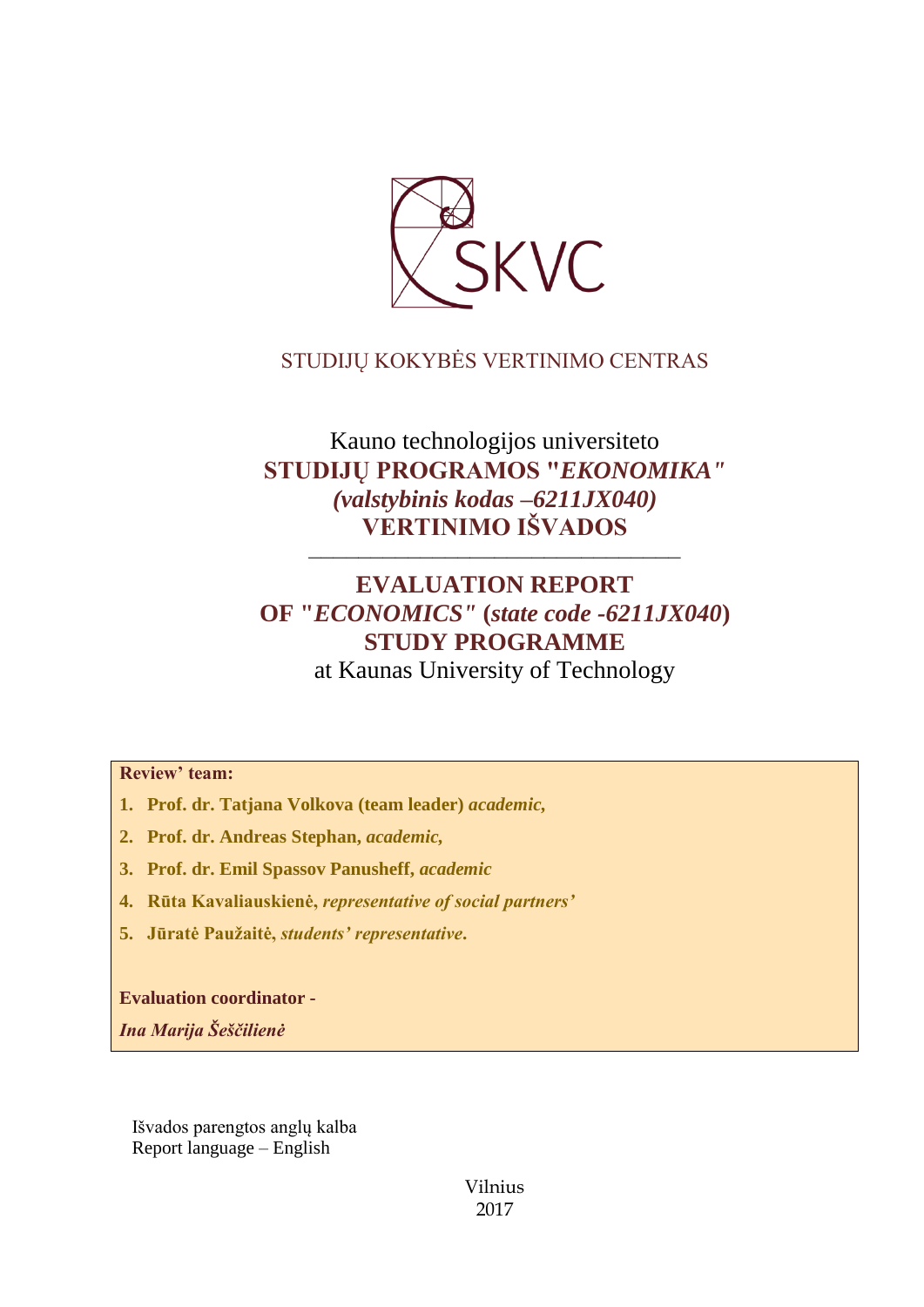# **DUOMENYS APIE ĮVERTINTĄ PROGRAMĄ**

| Studijų programos pavadinimas                           | <b>Ekonomika</b>                                         |
|---------------------------------------------------------|----------------------------------------------------------|
| Valstybinis kodas                                       | 6211JX040                                                |
| Studijų sritis (studijų krypčių grupė)*                 | Socialiniai mokslai (Socialiniai mokslai)*               |
| Studijų kryptis                                         | Ekonomika                                                |
| Studijų programos rūšis                                 | Universitetinės                                          |
| Studijų pakopa                                          | Antra                                                    |
| Studijų forma (trukmė metais)                           | Nuolatinė (2); ištęstinė (3)                             |
| Studijų programos apimtis kreditais                     | 120                                                      |
| Suteikiamas laipsnis ir (ar) profesinė<br>kvalifikacija | Ekonomikos magistras (socialinių mokslų<br>$magistras)*$ |
| Studijų programos įregistravimo data                    | 2007-02-19                                               |

\* skliaustuose nurodomi nauji duomenys, kurie pasikeitė nuo 2017 m. sausio 1 d. įsigaliojus Studijų krypčių ir krypčių grupių, pagal kurias vyksta studijos aukštosiose mokyklose sąrašui bei Kvalifikacinių laipsnių sąrangai.

–––––––––––––––––––––––––––––––

| Title of the study programme                           | <b>Economics</b>                                       |
|--------------------------------------------------------|--------------------------------------------------------|
| State code                                             | 6211JX040                                              |
| Study area (Group of study field)*                     | Social sciences (Social sciences)*                     |
| Study field                                            | Economics                                              |
| Type of the study programme                            | University studies                                     |
| Study cycle                                            | Second (Master)                                        |
| Study mode (length in years)                           | Full-time $-$ (2), part-time $-$ (3)                   |
| Volume of the study programme in credits               | 120                                                    |
| Degree and (or) professional qualifications<br>awarded | Master of Economics (Master of social<br>sciences) $*$ |
| Date of registration of the study programme            | 19-02-2007                                             |

# **INFORMATION ON EVALUATED STUDY PROGRAMME**

\* in brackets new data provided, valid from 1 January, 2017 after List of study fields and groups of study fields Framework of qualification degrees came into force.

© Studijų kokybės vertinimo centras The Centre for Quality Assessment in Higher Education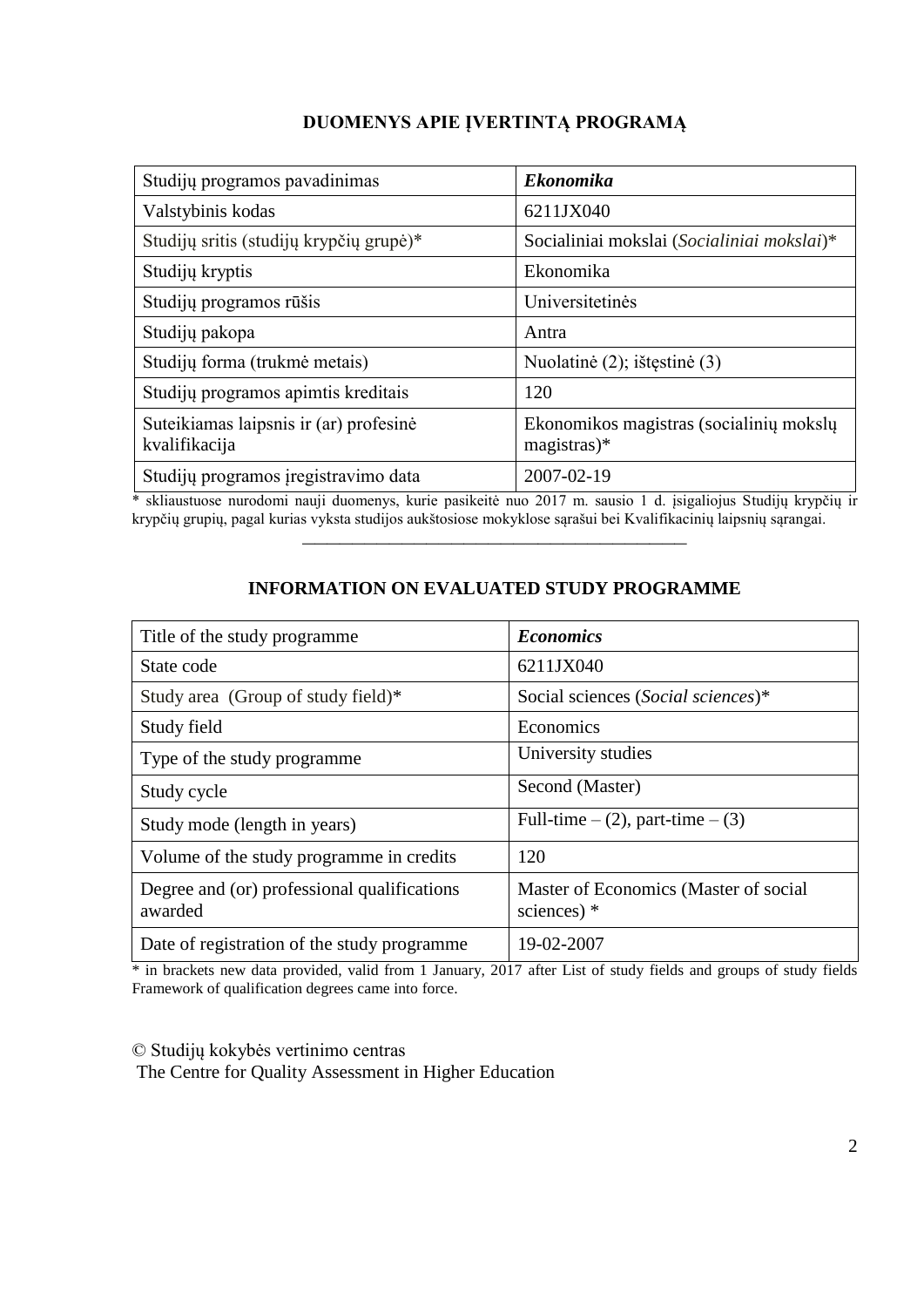| I.1.                                                                        |  |  |
|-----------------------------------------------------------------------------|--|--|
| I.2.                                                                        |  |  |
| Background of the HEI/Faculty/Study field/ Additional information 5<br>I.3. |  |  |
| I.4.                                                                        |  |  |
|                                                                             |  |  |
|                                                                             |  |  |
|                                                                             |  |  |
|                                                                             |  |  |
|                                                                             |  |  |
|                                                                             |  |  |
|                                                                             |  |  |
|                                                                             |  |  |
|                                                                             |  |  |
|                                                                             |  |  |
|                                                                             |  |  |

# **CONTENTS**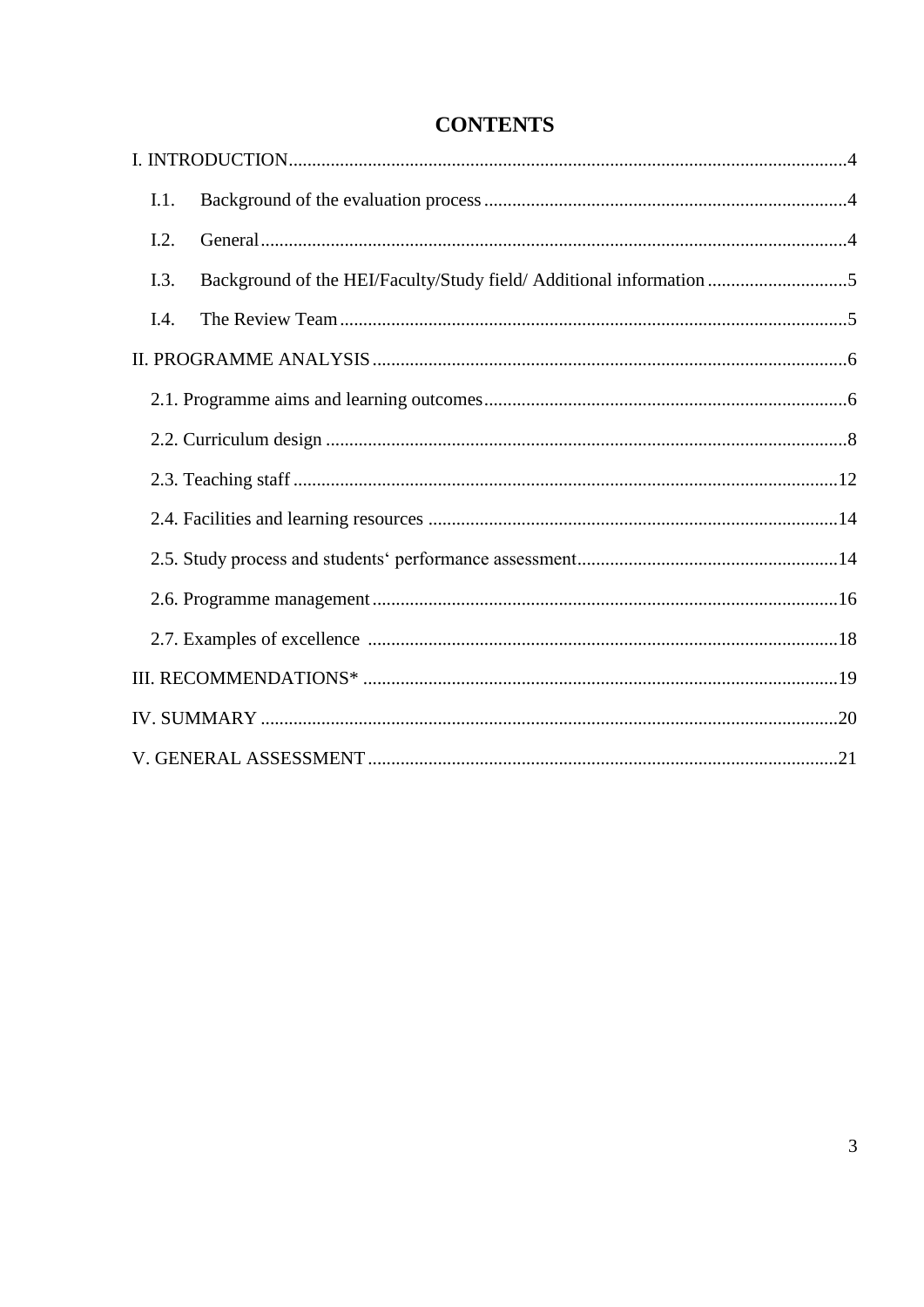#### <span id="page-3-0"></span>**I. INTRODUCTION**

#### <span id="page-3-1"></span>*I.1. Background of the evaluation process*

The evaluation of on-going study programmes is based on the **Methodology for evaluation of Higher Education study programmes,** approved by Order No 1-01-162 of 20 December 2010 of the Director of the Centre for Quality Assessment in Higher Education (hereafter – SKVC).

The evaluation is intended to help higher education institutions to constantly improve their study programmes and to inform the public about the quality of studies.

The evaluation process consists of the main following stages: *1)* self*-evaluation and selfevaluation report prepared by Higher Education Institution (hereafter – HEI); 2) visit of the review team at the higher education institution; 3) production of the evaluation report by the review team and its publication; 4) follow-up activities.* 

Based on external evaluation report of the study programme SKVC takes a decision to accredit study programme either for 6 years or for 3 years. If the programme evaluation is negative such a programme is not accredited.

The programme is **accredited for 6 years** if all evaluation areas are evaluated as "very good" (4 points) or "good" (3 points).

The programme is **accredited for 3 years** if none of the areas was evaluated as "unsatisfactory" (1 point) and at least one evaluation area was evaluated as "satisfactory" (2 points).

The programme **is not accredited** if at least one of evaluation areas was evaluated as "unsatisfactory" (1 point).

### <span id="page-3-2"></span>*I.2. General*

The Application documentation submitted by the HEI follows the outline recommended by the SKVC. Along with the self-evaluation report and annexes, the following additional documents have been provided by the HEI before, during and/or after the site-visit:

| No. | Name of the document                                                 |
|-----|----------------------------------------------------------------------|
|     | Guidelines for improvement of KTU master study programme "Economics" |
|     | Annex 4. The list of final degree projects year 2016                 |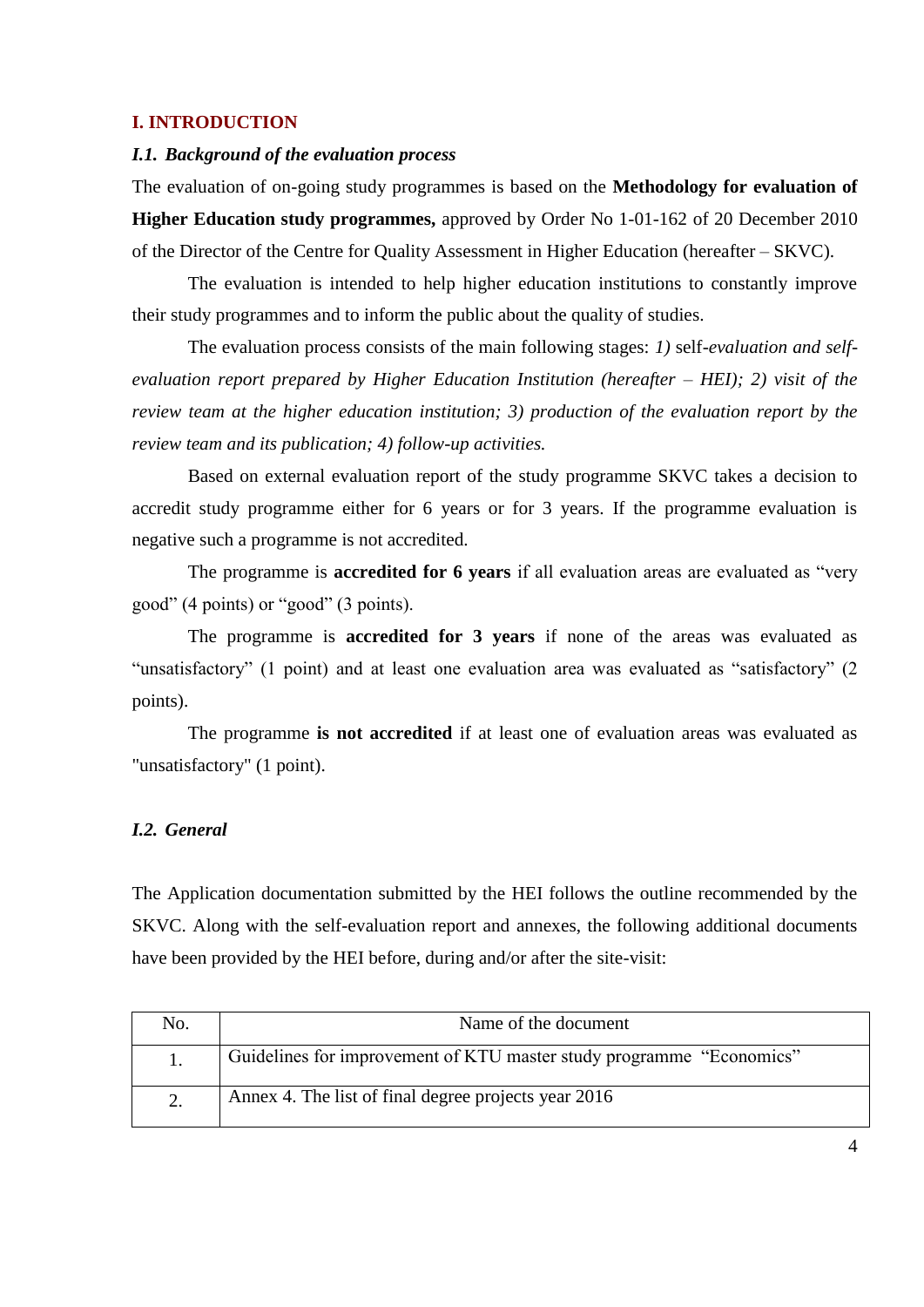#### <span id="page-4-0"></span>*I.3. Background of the HEI/Faculty/Study field/ Additional information*

Kaunas University of Technology (KTU) has a long tradition in the field of technology studies in Lithuania. KTU integrates results of fundamental and applied research into its study programmes, focusing on innovation and interdisciplinary projects. The University consists of nine faculties, the library, ten research institutes and the departments of administration and support. The academic staff of the University includes 2250 employees (1525 of whom are fulltime employees). The University is currently training 10350 students, 7514 of whom are Bachelor students, 2377 are Master students and 412 are doctoral students. 460 foreign students are currently enrolled in the University seeking KTU diploma.

The mission of KTU is to provide research-based studies of international level; to create and transfer knowledge and innovative technologies for the sustainable development and innovative growth of the country; to provide open-minded creative environment that inspires leaders and talented individuals. The vision of KTU is to be the leading European University with knowledge and technology development and transfer-based activities.

The School of Economics and Business (the former Faculty of Economics and Management, originally the Faculty of Engineering Economics) was founded in 1968. It is one of the largest faculties at KTU. There are six academic departments and Executive School in the School. It offers 7 undergraduate, 10 graduate and 2 PhD study programmes and combines the three most important parts of today's and future business, i.e. internationality, interdisciplinary learning and innovation.

## <span id="page-4-1"></span>*I.4. The Review Team*

The review team was completed according *Description of experts' recruitment*, approved by order No. V-41 of Acting Director of the Centre for Quality Assessment in Higher Education. The Review Visit to HEI was conducted by the team on *09/10/2017.*

**Prof. dr. Tatjana Volkova (team leader),** Professor at BA School of Business and Finance in Riga, Latvia.

**Prof. dr. Andreas Stephan,** Professor of Economics and Finance at Jönköping University International Business School, Sweden.

5 **Prof. dr. Emil Spassov Panusheff,** Senior Research Fellow at Institute of Economics at Bulgarian Academy of Sciences, Bulgaria*.*

**Rūta Kavaliauskienė,** Risk officer at SEB bank, Lithuania.

**Jūratė Paužaitė,** previous student of Lithuania University of Health Sciences, Lithuania.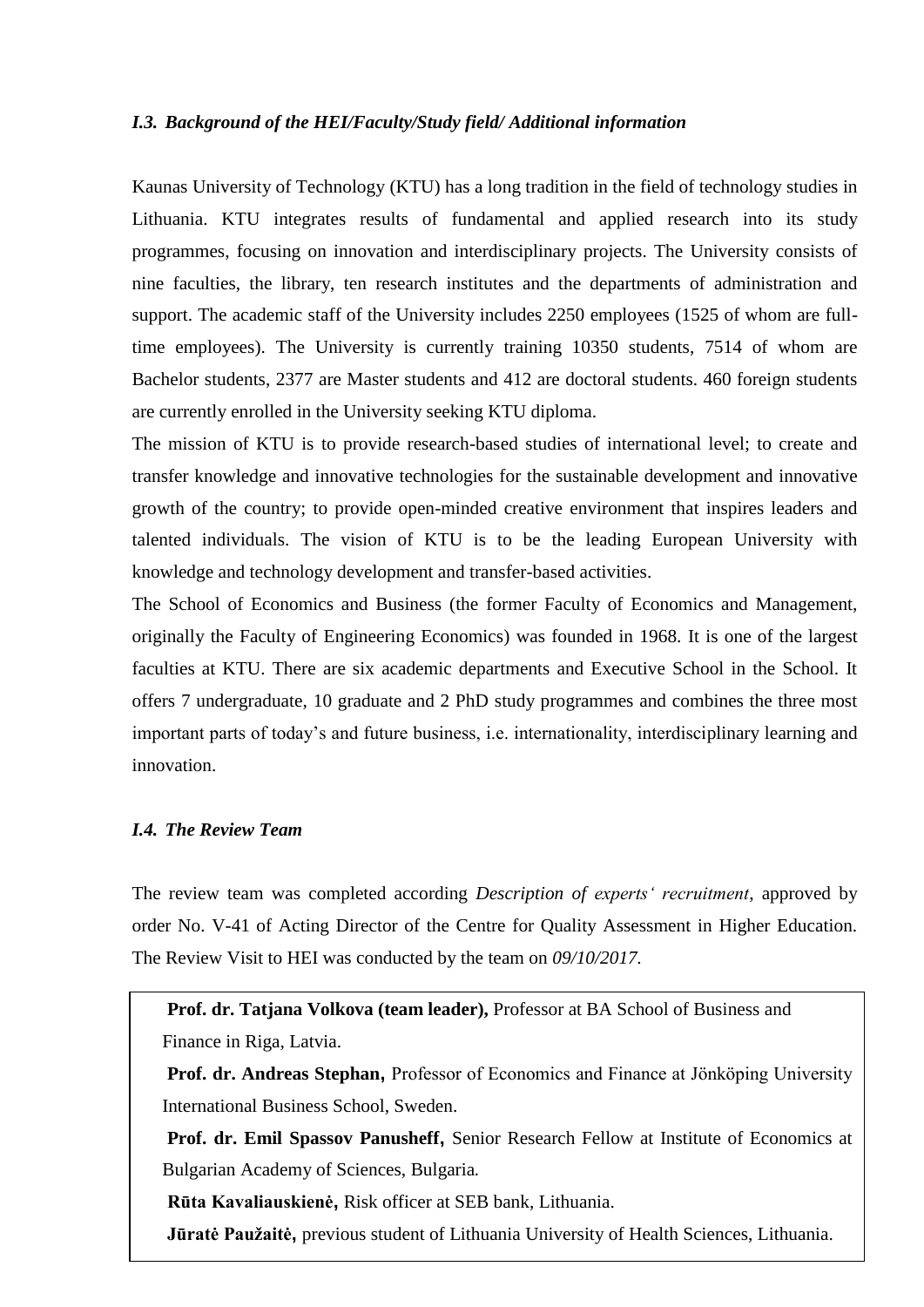#### <span id="page-5-0"></span>**II. PROGRAMME ANALYSIS**

#### <span id="page-5-1"></span>*2.1. Programme aims and learning outcomes*

Study programme (SP) aims of the Master of Economics at KTU are in accordance with the Descriptor of the Study Field of Economics, approved by order no V-793 of the Minister of Education and Science of the Republic of Lithuania. The Descriptor (provision 25.3) states that "[…] economists trained in the second cycle university studies shall build on the knowledge of the most recent economic research and analysis methods, their creation and application in practice […]."

The SP's objectives also comply with state, societal and labor market needs. According to Descriptor provision 18, graduates of the second cycle education in Economics "[…] shall be able to work as economic analysts in the industrial, trade, transportation, communications, banking and financial sectors, areas of marketing and business administration as well as public and international institutions."

The SP description confirms this goal. "Upon completion of the programme students acquire the competences to analyse and model data, to evaluate macroeconomic policy in the national and global business environment, to manage international trade operations, to make financial and investment decisions in the global market. "

The review panel (RP) agrees that the competences as formulated in the SER are necessary for modern highly-qualified specialists in Economics. Programme administration and social partner confirm that there exists a demand for economists in the consulting businesses, in various sectors of industry, wholesale trade, logistics, and banking sector. It is expected that the graduates have a wide range of possibilities to pursue their career in business or public organisations in Lithuania and abroad, to continue their studies in doctoral programmes or to establish and manage their own businesses.

The level of studies is appropriate for master level as evident from both intended LOs and the respective study courses (subjects). The RP also agrees that the programme goals comply with the university's mission "[...] to provide research-based studies of international level; to create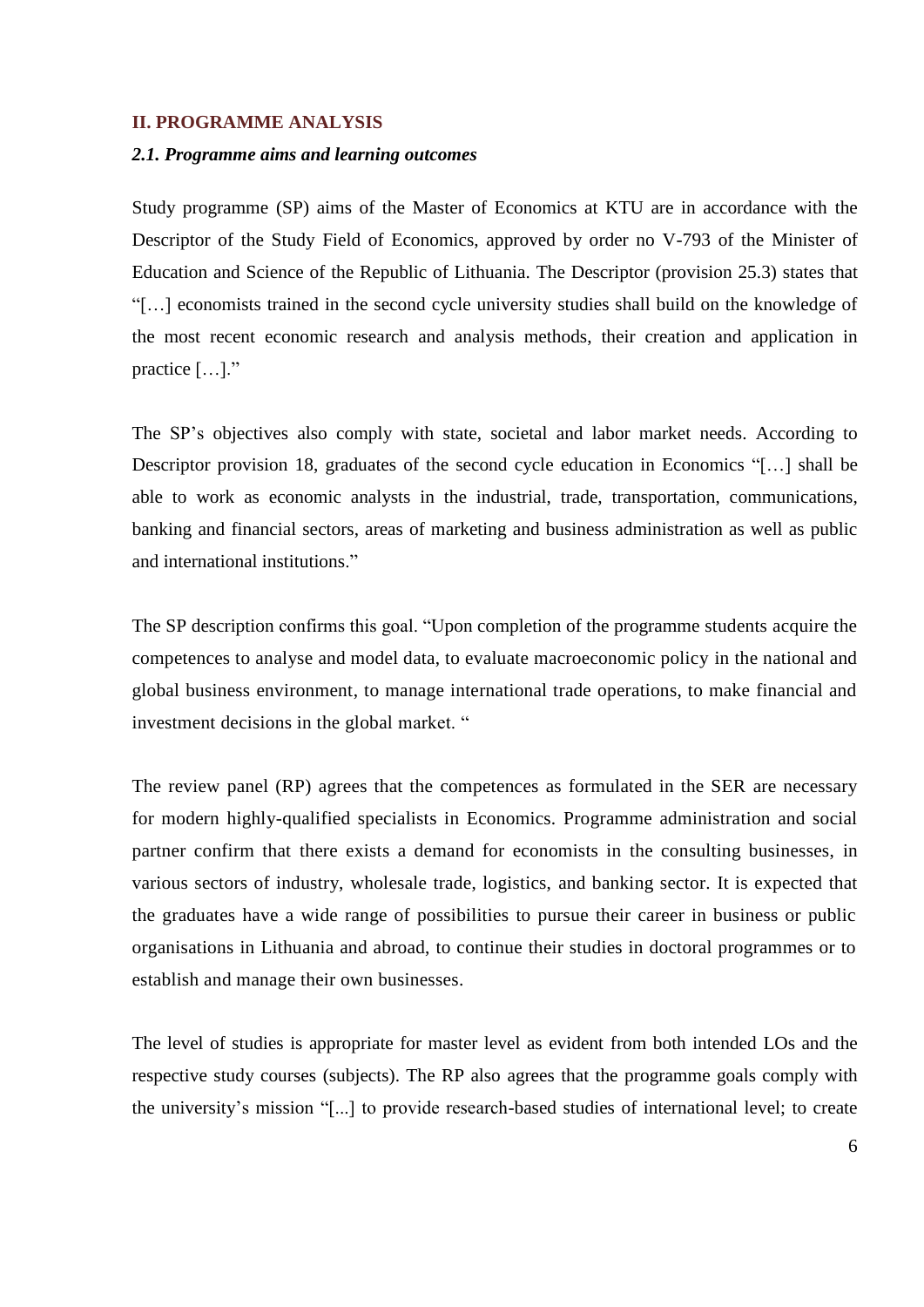and transfer knowledge and innovative technologies for the sustainable development and innovative growth of the country; to provide open-minded creative environment that inspires leaders and talented individuals". The SP objectives and intended LOs are linked to academic and/or professional requirements.

Five areas of learning outcomes (LO) are defined for the SP in accordance with the Descriptor of the Study Field of Economics: (1) knowledge and its application, (2) research skills, (3) subject specific abilities, (4) social and (5) personal abilities. For each area four LOs are defined, which implies that there are in total 20 LOs for the programme. These LOs are linked to individual courses that is shown as a matrix in the SER. While the RP finds that this approach linking programme LOs and course is in general useful, it suggests reducing the overall number of LOs. In the current version there are at least 5 courses linked to each LO of the SP. Furthermore, the RP proposes to reduce the number of courses linked to a specific LO as well. Reason is that the curriculum should be convincing in that a specific LO can be assessed in the various courses. However, the current system appears to be too vague.

RP finds the practice to state teaching and learning methods in each course description and how the course is linked to programme LOs as very useful. However, the amount of details should be reduced where meaningful. Most important is to ensure that students upon completion of the SP have the required skills and knowledge as formulated in the programme's intended LOs.

*In summary, the aims and learning outcomes of the programme are well documented and expressed in a clear and understandable way and publicly known. Furthermore, the learning outcomes are formulated in accordance with the Descriptor of the Study Field of Economics. The programme objectives and intended learning outcomes are clearly linked to the state, societal and labour market needs. The level of studies is appropriate and corresponds to international standards. The panel also finds that programme objectives and intended learning outcomes correspond to the mission of Kaunas University of Technology.* 

*Overall, the programme objectives and intended learning outcomes reflect well what can be expected for graduates of a Master programme in Economics. The programme builds on the knowledge of recent economic research and analysis methods, their creation and application in*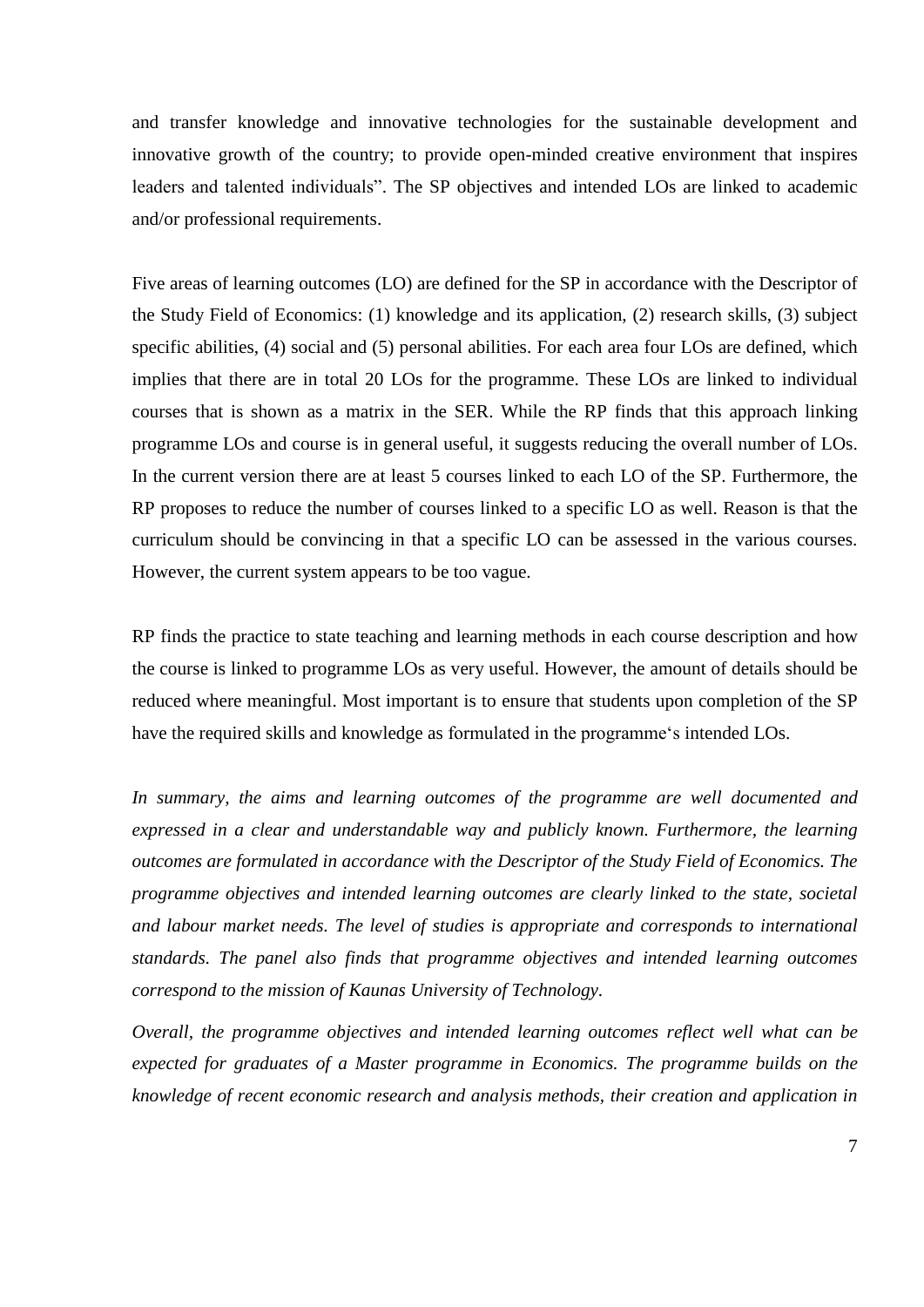*practice, which creates good opportunities for the graduates to be employed in business enterprises, in public institutions and in non-profit organisations.* 

#### <span id="page-7-0"></span>*2.2. Curriculum design*

The programme structure is in line with the legislative requirements. The programme is well designed and deepens the knowledge of students from undergraduate education in Economics but given the elective components also broadens the knowledge and skills of students with respect to other study fields. Thus, the programme not only educates highly qualified economists but is based on a multidisciplinary approach.

The total amount of credits earned in the programme is 120 ECTS and the amount of credits in the study field of Economics is at least 60 ECTS which is line with the legal requirement. Furthermore, 25 ECTS can be chosen from alternative subjects and 15 ECTS from competence electives. This design ensures that students have in addition to compulsory elements of the SP the possibility to specialize in certain fields. The master programme is concluded with a 30 ECTS final degree project.

Benchmarking with international education standards in the study field of Economics, the curriculum is well balanced and contains courses in *Microeconomics* and *Macroeconomics* as well *Quantitative Methods* (*Multivariate Statistical Models*). Corresponding subject names are *Contract Economics*, as well as *Macroeconomic Policy*, *Macroeconomic Forecasting*, *International Economics and Trade*, and *European Competitiveness Economics*. Courses in *Macroeconomics* and *International Economics* are given larger weight in the curriculum compared to *Microeconomics* courses which might be unavoidable as not all fields of Economics can be covered with equal weight in a two-year master programme. However, the RP suggests that the programme management should consider including at least one more subject related to *Microeconomic Analysis*. A typical course that can be found in many Economics programmes is applied *Game Theory*. It might be useful to consider such a course as it could further strengthen the analytical skills of students. Furthermore, knowledge from such a course can easily be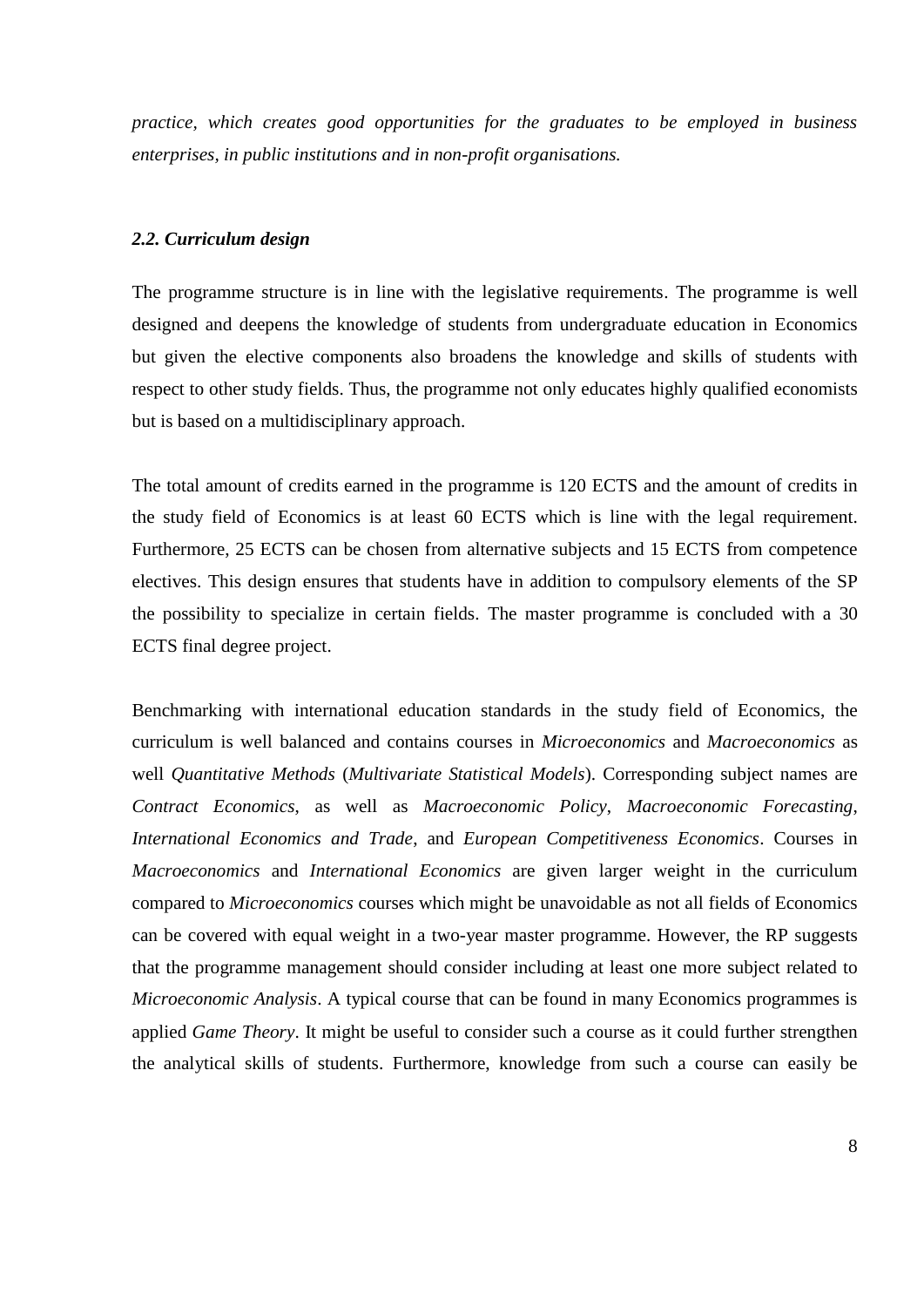integrated and applied in courses such as *Industrial Organization*, *Managerial Economics* or *Strateg*y.

The RP positively notes that contents of advanced microeconomics are included in the study course "Contract economics" (market structures, competitive and anticompetitive issues, the behaviour of industrial organizations, price and nonprice competition, etc.), which helps to understand the specifics of different market structure and upon completion students will be able to economically evaluate the impact of competitive and anticompetitive contracts of industrial organizations on these organizations, whole industry and national economy. Given these contents, it might be worthwhile to consider changing the name of course from *Contract Economics* into *Advanced Industrial Organization* to better reflect international name conventions for Economics courses.

The programme design attempts to avoid overlap in contents between the various courses. However, progression from introductory courses in the first year to more advanced courses in the second year could be made clearer in the curriculum. Prerequisites for the various courses are not stated in a consistent way. Progression in the programme would be very visible if later courses state introductory courses as prerequisite. For instance, the course *Financing of International Trade* has the prerequisites first level of university program in economics or business management, and the course *European Competitiveness Economics* has also prerequisites first level of university program in economics or business management, while they also could state *International Economics and Trade* as prerequisite*.*

One important goal of the programme is to educate graduates that have the skills and competences to analyse and model economic data. While this LO is to some extent covered by various courses and specifically by the course *Multivariate Statistical Models*, SP management should consider including an additional course in *Econometrics* into the curriculum. While such a course could be more adjusted to economic research questions in comparison to the more general *Multivariate Statistics*, it might go either into the direction to provide knowledge how to analyse micro-level data of individuals or firms or into the direction how to estimate econometric models for time series data. Thus, it is recommended that (*Advanced) Econometrics* should be part of the compulsory SP courses like subjects *Microeconomics* and *Macroeconomics* are. It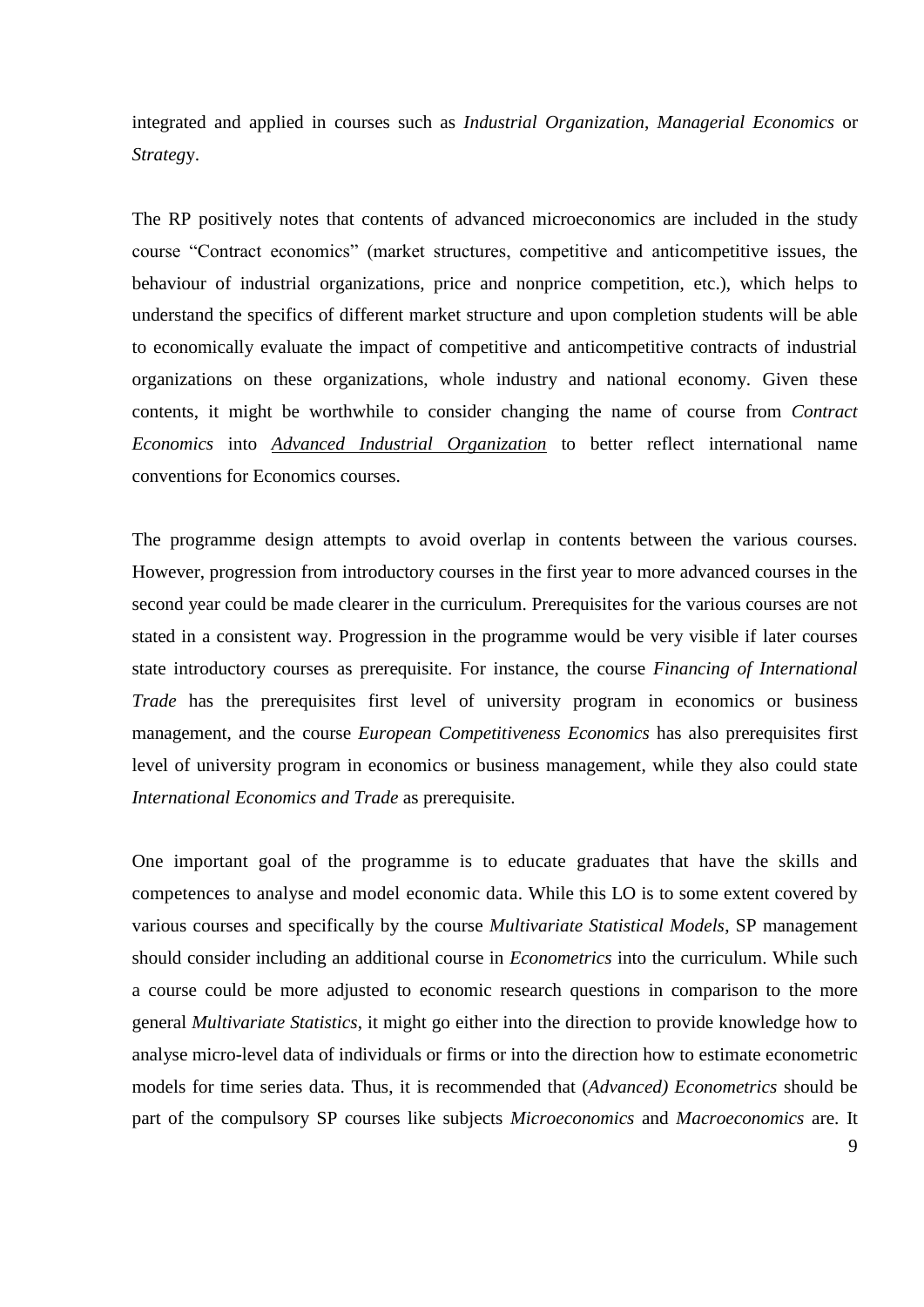could replace the more unspecific course *Scientific Research Methods* which appears to be too general and not sufficiently advanced for highly progressed students of Economics at the master level. During the site visit is became apparent that supervisors of master theses should encourage students more to use econometric analyses in their master theses. This practice would show high achievement of the SP's LO related to the competence of applying advanced research methods in Economics. It is positive to note that the study course "Macroeconomic forecasting" includes several state-of-the-art methods of econometrics, e.g. advanced regression and time series models.

The RP also finds it positive that a new block of alternatives for all study programmes of the School of Economics and Business is currently under development. These alternatives will be devoted to deepening and strengthening of analytical and research skills. One of such alternative study course "Forecasting of economic and financial time-series" will be devoted to the estimation and application of econometric models using time series data.The RP positively acknowledges that since the last evaluation several changes have been implemented. More international contents have been included into the curriculum, and subjects related to data analytics were introduced. Furthermore, by redesigning the curriculum, competences in critical economic thinking have been enhanced, and learning outcomes provided by alternative subjects in the programme were regrouped. Furthermore, it is very positive that more subjects from the study field of Economics at advanced level have been included in the SP which has strengthened the programme further.

Some of the courses do not use internationally recognized names which might be a result of translation into English. However, this practice should be changed in future. As an example, *European Competitiveness Economics* should be called *European Competition Policy* and *Contract Economics* should be named as *(Advanced) Industrial Organization* (or alternatively as *Industrial Economics*). Another suggestion is to rename *Government Regulation of Industry* to *Regulatory Economics*. As mentioned before, it might be worthwhile to consider using "Advanced" in course names to indicate that a course is intended to deepen the knowledge from the first cycle (for example, *Advanced Macroeconomics and Policy*).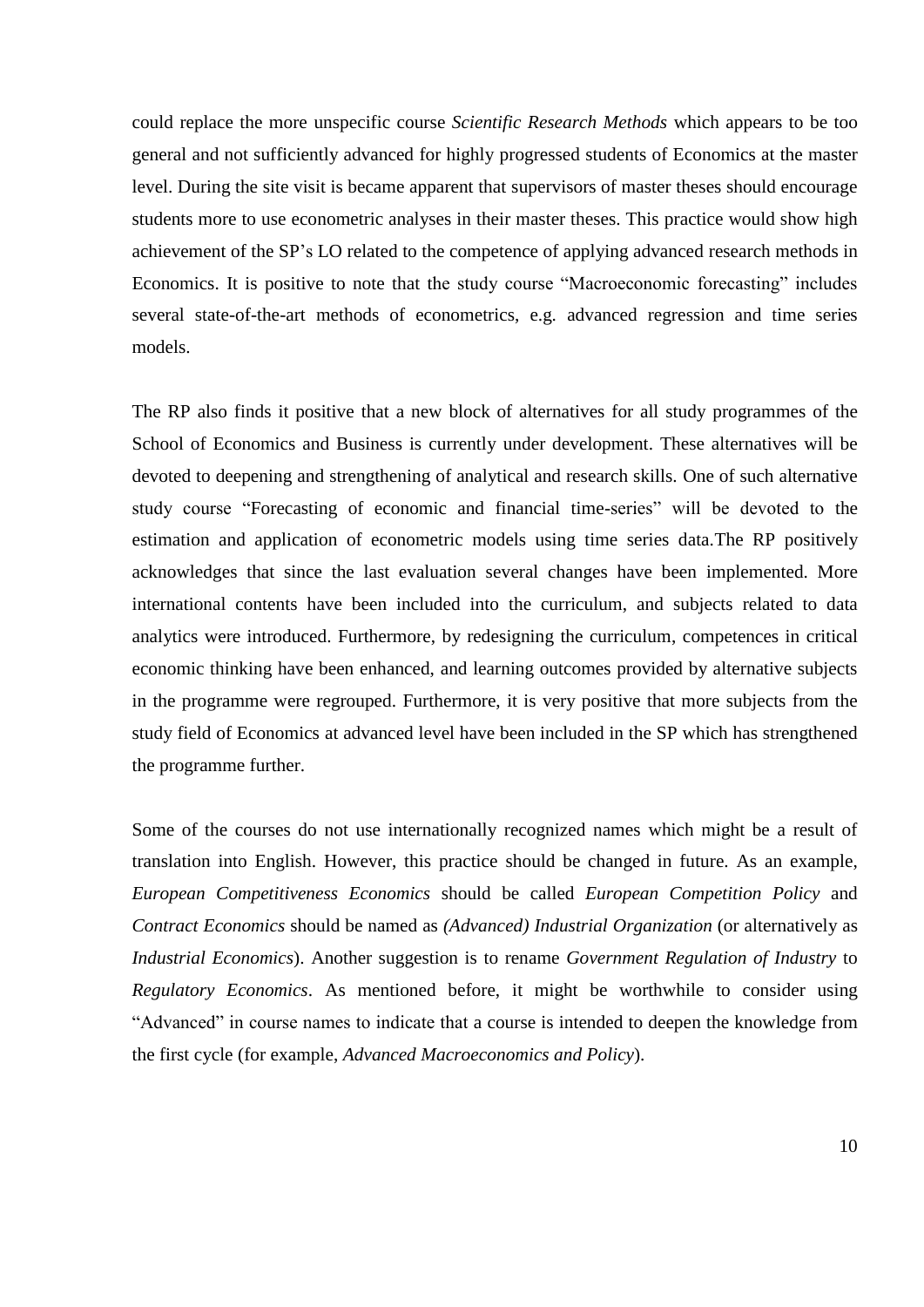A modern SP in Economics should include contents related to the digitalization of the economy and the economic implications of development into information and knowledge society. On a different token, it might be worthwhile to consider additional subjects related to data science and big data analytics for the curriculum. Not because these are related to core subjects in Economics education but because it would give graduates a competitive advantage as professionals. This aspect was also mentioned by social partners in that expectations regarding their future employees in the age of automatization and robotization are: IT skills (programming), analytical thinking, ability to analyse big data, decision making as well as personal qualities. As the SP is delivered at a university with engineering and technology faculty it might be feasible to include new courses in this direction. The panel finds the availability of Bloomberg terminals at KTU very positive. This provides very good opportunities to integrate analytical contents with practical relevance using this database as a tool for various courses. However, it needs to be ensured that students not only retrieve information but are also able to analyse this information and put it into the context of economic problems and policies.

In general, the RP finds that the curriculum design is in very much line with the requirements for the study field of economics on second cycle. It is recommended that the curriculum reflects stronger future competencies that will be needed by graduates in future labour markets. Analytical skills are valuable for graduates when job tasks change when digitalization becomes even more pronounced in the foreseeing future.

*In sum, the panel finds that the programme is consistent with current legal requirements and enables students in achieving intended learning outcomes. The courses of the programme reflect the field of study of Economics at second cycle as expected. RP suggests strengthening the analytical contents further by including courses related to Econometrics and to Microeconomic Modelling. Overall, the panel evaluates that curriculum is well designed with compulsory and elective elements and thereby achieves the intended LOs of the programme. Furthermore, the programme reflects the latest academic achievements in the field of Economics, though contents related to digitalization of the economy might be increased in future curriculum.*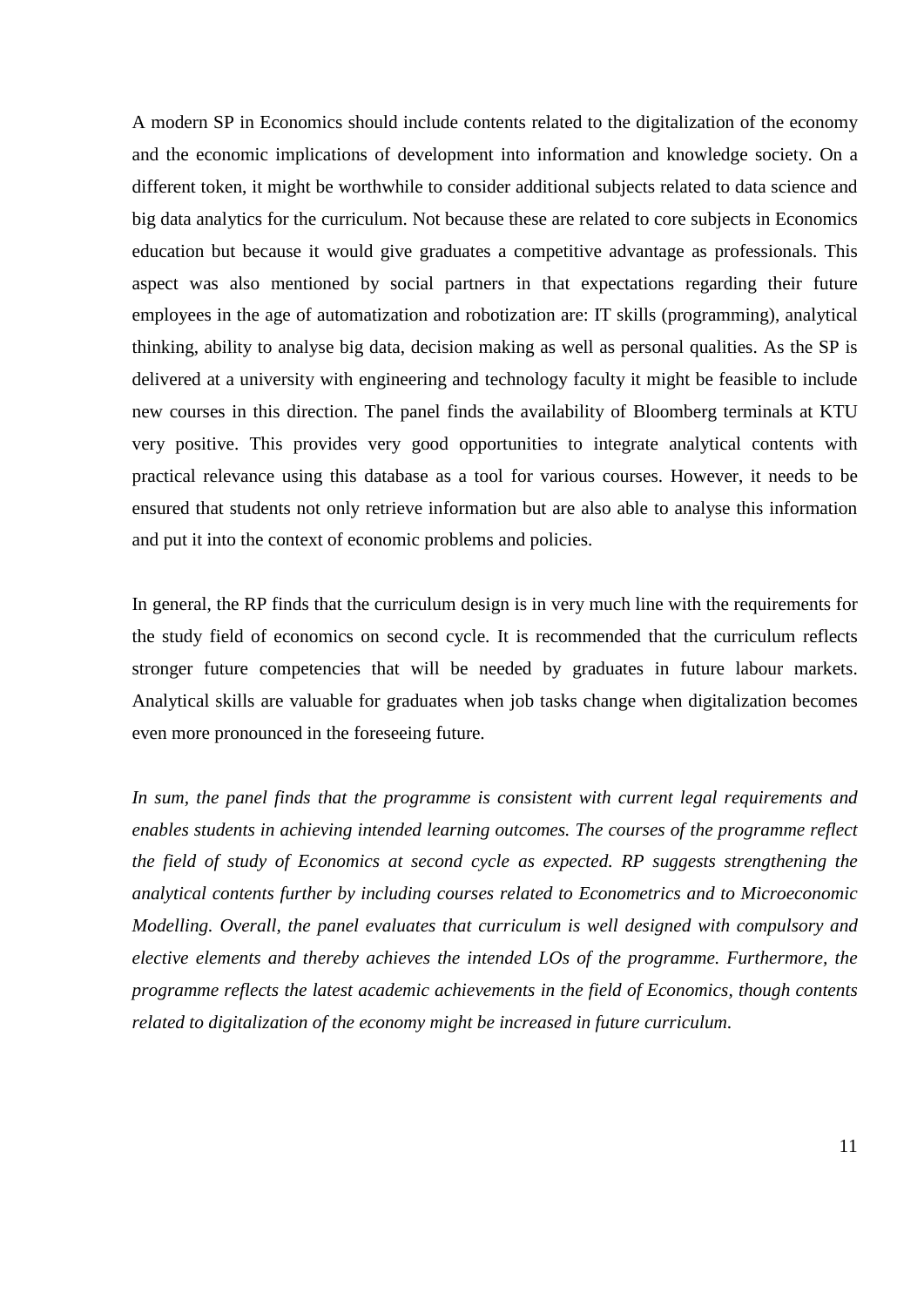### <span id="page-11-0"></span>*2.3. Teaching staff*

Teaching staff fulfils the legal requirement as all core academic staff members in the programme have a doctoral degree. Most of the faculty members working in the programme hold a degree in social sciences (Economics 04S or Administration and Management 03S). Also, several of them hold academic titles of full professor or associated professor. Six faculty members with PhD in social sciences have already completed the habilitation procedure.

From the visit, the review team got a very positive impression about the competence and commitment of the teaching staff involved in the programme. There is support from management as well and as is evident from the SER that the average age of teaching staff is 48 years so that expected staff turnover because of retirement is not expected to be high.

In addition to the academic staff, several professional economists and other practitioners are active in teaching for the programme. The RP views it as positive that outside experts and practitioners do provide contents for courses. This can create additional value for students when analysing economic problems and sharing business experience. By applying theoretical knowledge to practical decisions, students' analytical and practical skills will increase.

The Faculty collaborates with social partners from various local companies as well as from international companies. They participate in various activities, i.e. different events, initiatives, provide vacancies for internships. A big part of students is employed by social partners after their internships providing flexible work schedule and ability to combine work and studies.

As it was already emphasized in the last evaluation report that one of strengths is that academic staff is enthusiastic about the programme and highly engaged in their teaching activities. Social partners expressed very high satisfaction with staff calling staff "the big asset to this programme". It was emphasized that faculty in general is very open to suggestions from outside and there is a culture of openness both in relations to students, alumni and social partners.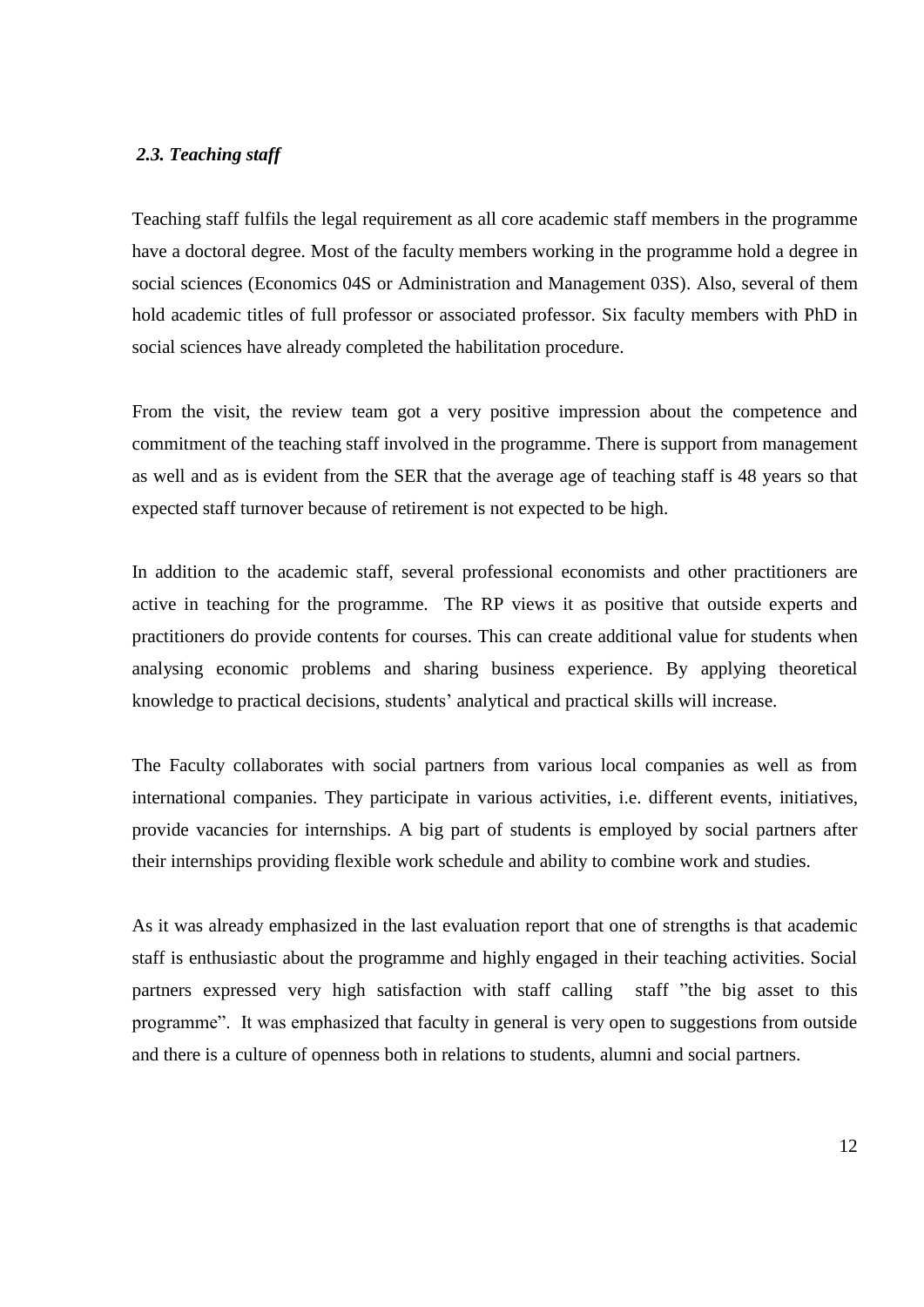From the CVs, it is apparent that recruitment of academic staff is mainly made within the group of previous students of KTU. While such practice might have advantage that new staff is already very familiar with processes and persons at KTU, it might hamper possibilities of recruiting experts in new fields or where competence is lacking and applicants not having graduated from KTU.

It is apparent that most of academic staff is active in research as well. Several international research collaborations are mentioned in the SER. Erasmus exchange possibilities are intensively used by faculty members. Number of arrived teachers under programmes Erasmus+ and Education Exchanges Support Foundation was 7, number of outgoing teachers was 13. A significant share of academic staff publications is included into Web of Science (35) and other international databases (230), which demonstrate their high research qualifications in Economics and Management. KTU and School of Economics and Business support networking and financial promotion initiatives for researchers to publish in worldwide known journals and conferences. However, as was already mentioned in previous evaluation report, in the past majority of publications appeared in KTU's "in-house" journals "Engineering Economics" and "Economics and Management". For the fields of Economics and Business, British ABS journal list in addition to Web of Science might give some guidance regarding potential outlets and journal quality.

KTU supports its staff by encouraging participation in various trainings and seminars in Lithuania and abroad. Each faculty member has an individual development plan which also sets career goals. Furthermore, it is very positive that foreign academic staff is invited as guest lecturers.

*The SP is delivered by teaching faculty that not only meet the legal requirements regarding doctoral degrees but that is enthusiastic and committed to the programme. The qualifications of the teaching staff are more than sufficient to ensure the programme's learning outcomes. Number of faculty and their specialisations ensures that programme goals are achieved. Furthermore, faculty is active in research and links teaching with research. By using international cooperation new knowledge in the field of Economics is acquired and utilized for the programme.*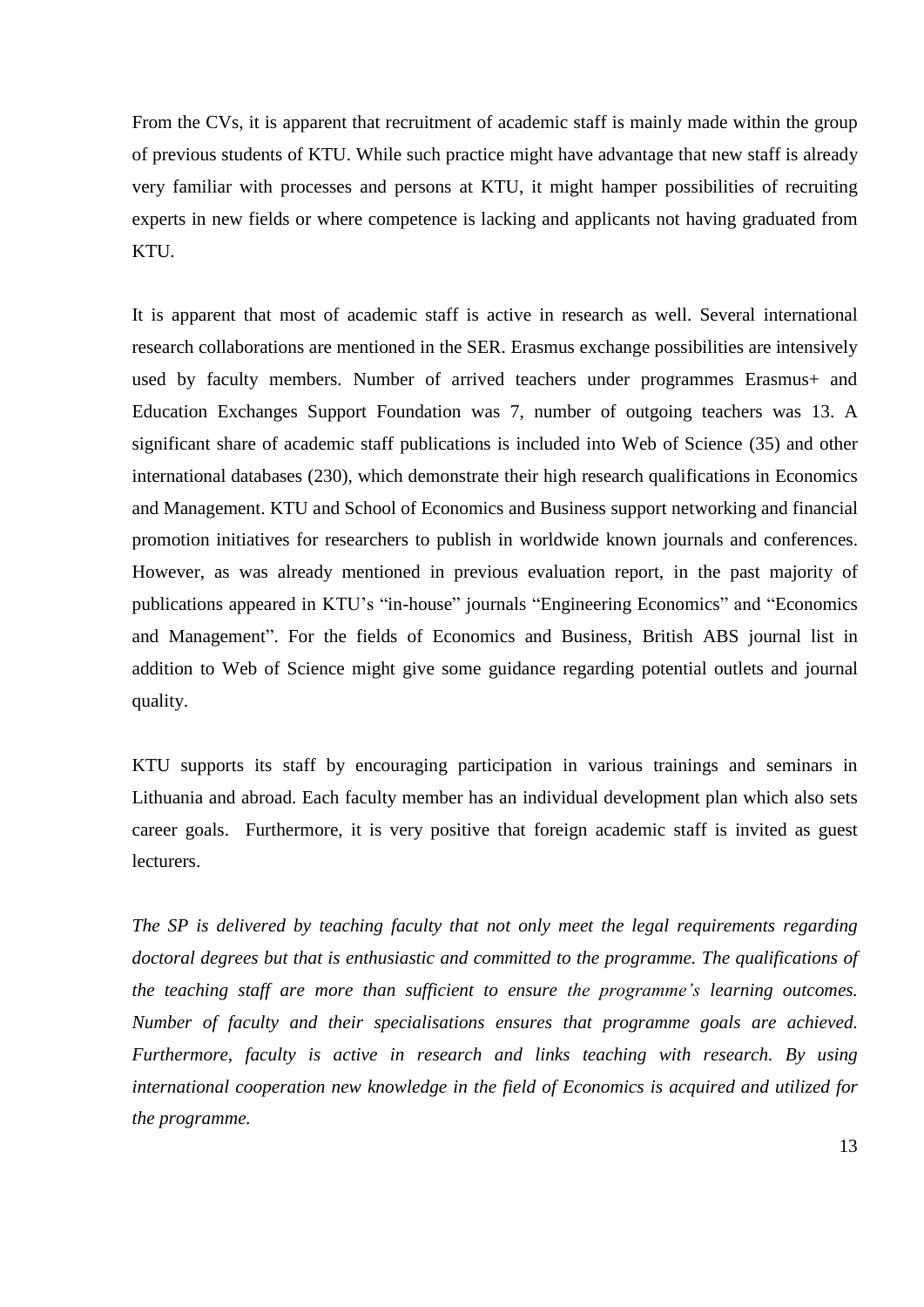#### <span id="page-13-0"></span>*2.4. Facilities and learning resources*

The RP evaluates that the facilities and learning resources at KTU are of very high quality. The library holds a wide range of textbooks and most articles are available also electronically. Bloomberg Finance and Markets Research Laboratory is available to students and to staff. It is worth mentioning that KTU is the only one among the Baltic universities that provides this analytical tool. Learning platform Moodle is also used in courses. Furthermore, statistical and econometric packages are used in the respective courses.

Facilities are also adjusted for students with disabilities. Teachers and students are provided with all the materials they need to work. KTU has a large library, rooms for group work, and computer classrooms. Also, the university provides opportunities to do practical group work.

*In sum, the panel concludes that the premises for studies are very good both in their availability and their quality and that the teaching and learning equipment (laboratory and computer equipment, consumables) are excellent for conducting the Master programme in Economics. Panel also evaluates that the higher education institution has adequate arrangements for students' practice; and that teaching materials (textbooks, books, periodical publications, databases) are easily accessible for students.*

#### <span id="page-13-1"></span>*2.5. Study process and students' performance assessment*

The admission of students into the programme is performed by Student Admission Committee of the School established by the Order of KTU Rector. Entering students fulfil one of the two requirements for admissions:

 University Bachelor's degree in the field of economics, social sciences, business and management, or University Bachelor's degree in any other study field and 12 credit worth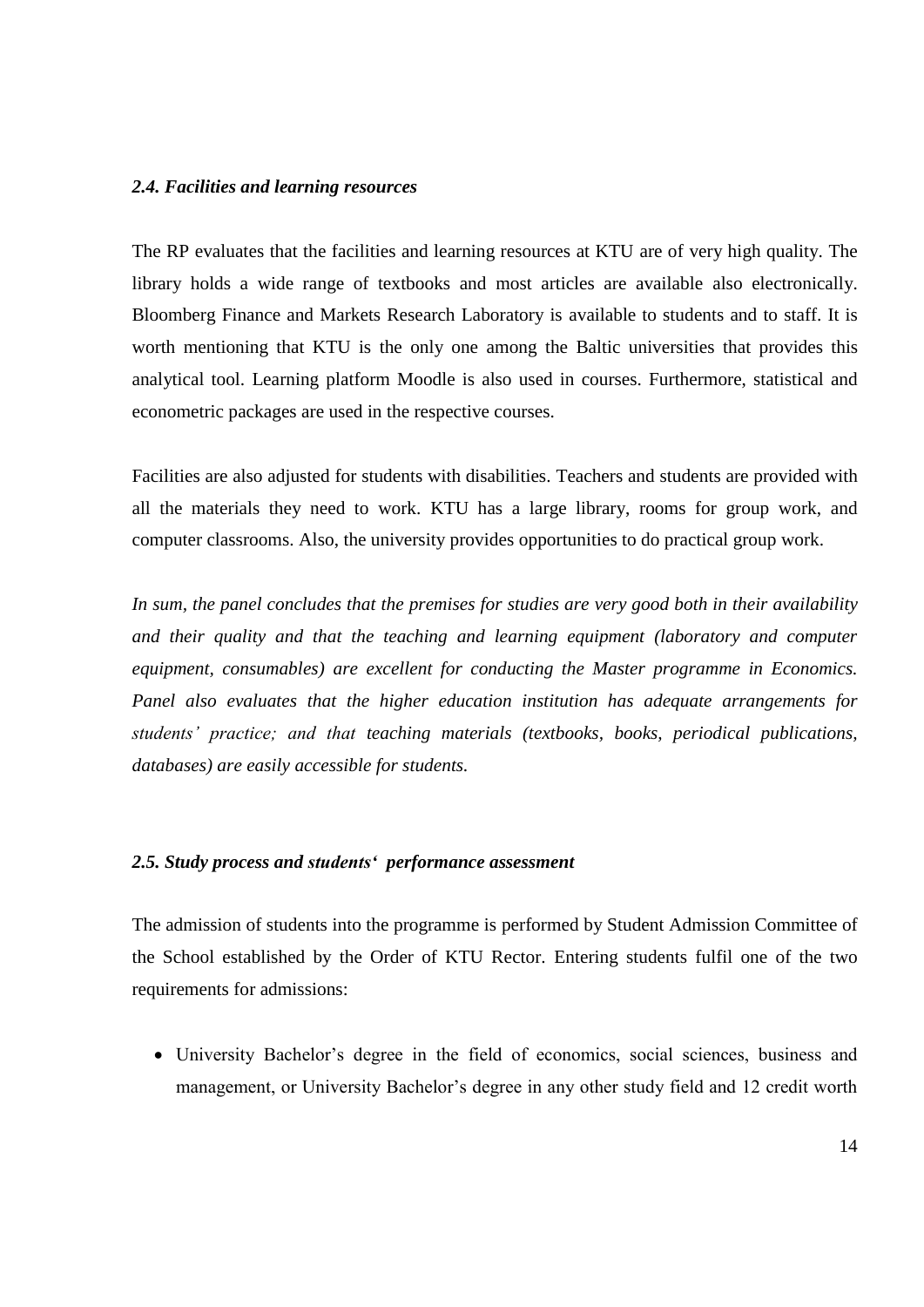subjects in economics, social sciences, business and management fields of studies or more than a year of work experience;

• Professional Bachelor's degree in the field of business and management, social studies or economics and bridging courses that carry up to 30 credits or at least one year of work experience, or Professional Bachelor's degree in any other field/area and bridging courses that equal from 30 to 60 credits or bridging courses that carry 30 credit load plus at least one year of work experience.

The panel assesses the requirements on previous first level studies in Economics as relatively low for a master programme in Economics as it is not required to have a Bachelor degree in Economics or at least 90 ECTS in subjects of Economics. It might create heterogeneous student groups with differing prior knowledge of Economics. However, the RP sees that student numbers are declining and that too high entry requirements might be contra productive for attracting enough students.

Meeting with students during the site visit showed that those very positive about their study program. They mention the opportunity to have an internship abroad, or to do ERASMUS exchange. Furthermore, there are possibilities to participate in ongoing projects together with faculty. Students experience that the university has a good career centre that helps students in various aspects. Students are very positive about the possibility of choosing elective modules in the programme, and furthermore that there is a student council that helps solving emerging problems.

Another positive feature is that round table discussions are being performed each semester (special guests from business, Lithuanian Central Bank etc. are invited as well as former students). Students are aware that social support by university exists, and about possibilities to study abroad. Overall, students assess that information is sufficient and available to them. They see their future employment in banks, mutual fund companies, accounting and auditing firms, and public agencies.

The assessment of students is clearly formulated in the course plans. Various methods are applied to test LOs, ranging from assignments, mid-term exams, oral presentations and final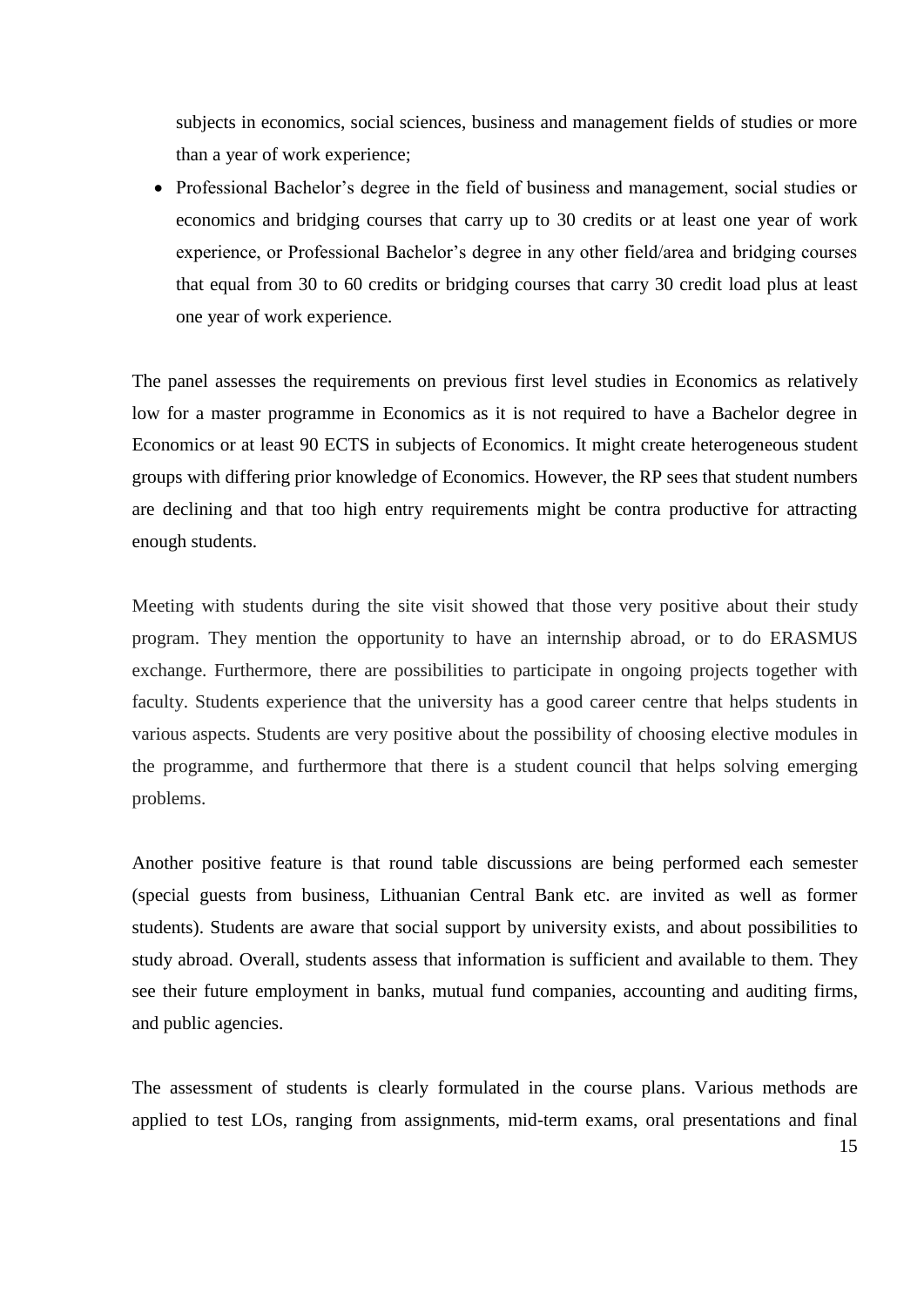exams. To ensure active student work throughout the entire semester and objectivity in assessment of achieved learning outcomes, KTU applies cumulative assessment system where final grade for a subject consists of interim assessments and examination grades. If a student fails to account for scheduled assignments of semester's independent work or fails to obtain the minimal grade for them, he/she is not allowed to take examination of the subject.

The RP sees it as very positive that a mentorship programme has been implemented at KTU since 2014. This provides students with a possibility to have their own personal teacher and authority in case students face difficulties with their studies, and mentors evaluate students' achievements, listen to them, give advice, and so forth. Finally, students are encouraged to think critically and creatively, and to develop capacities that are necessary for a career.

*Overall, the panel finds that entrance requirements are well-founded, consistent and transparent. Students mention during the visit that they are encouraged to take part in scientific activities. Students are also provided opportunities to take part in mobility programmes. The panel views that the system of assessing student achievements is clear, transparent and appropriate to assess the achievement of learning outcomes. Students have the possibility to*  make complaints and lodge appeals in accordance with clear, public and transparent *procedures.*

#### <span id="page-15-0"></span>*2.6. Programme management*

The RP evaluates that the management of the programme is clearly allocated, and that a well working quality assurance system is implemented. According to the documentation, each year the university's survey plan is prepared and approved. A systematic collection of opinions and feedback from all stakeholders in the study process, i.e. students, teachers, graduates, employers and other groups, is organised. Long-term feedback results are used to adopt solutions for performance improvement. The general feedback results are discussed at the meetings of the Rectorate, Deans and Departments; and they are published on the University's Intranet.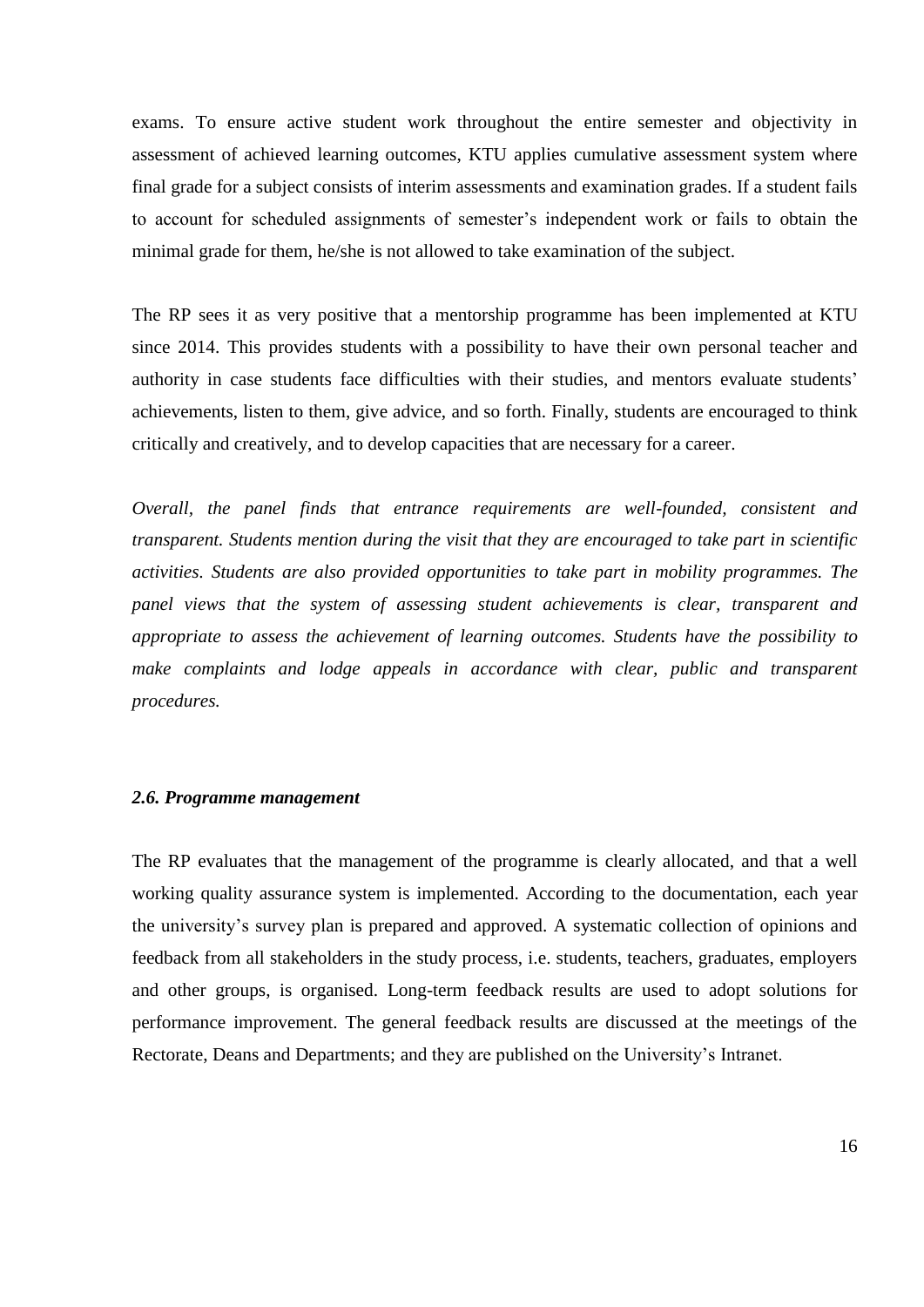It is seen very positive that round-table discussions are organised twice a year were the students of the programme, director of the programme and administration representatives exchange important and study process related issues. Students' remarks and proposals are documented and forwarded to FSPC, Heads of Departments and administration of the School. The School also organizes employers' and graduates' surveys to evaluate which competencies are demanded on the labour market. This is also used to identify deficiencies of graduates that are demanded by the potential employers – for instance communication and presentation skills were mentioned in this context.

It is evident that the Programme is renewed on a regular basis as a response to the needs of business and labour market as well as to the recommendations of social partners. For example in 2016, the programme was renewed while revising its structure and LOs. It is also noted that the LOs are regularly reviewed by a number of relevant bodies including the Field's Study Programme Committee and members from Department of Study Quality Assurance and Development, and a representative of social partners. It is positive that stakeholders are involved in designing new programme aims and LOs. Furthermore, there exists a development plan for the programme and several key indicators have been defined that can be followed up over time.

It is encouraged that future self-evaluation reports should be more analytical rather than focussing of describing the status and past developments. In this respect, more facts regarding evaluations and general trends of KPI could be added to the SER. Definition of strategic goals and actions taken could be defined for the respective programme. The decreasing student number creates a challenge, and management should be looking for approaches how to ensure development and viability of the program. Benchmarking with similar programmes is may be a tool that could be applied in such an analysis.

*Taking these features of the quality assurance into account, the panel finds that the responsibilities for decisions and monitoring of the implementation of the programme are clearly allocated. Furthermore, data and survey information regarding programme implementation are regularly collected, analysed and discussed and involves also stakeholders. The analyses are used for the improvement of the programme. The panel finds that the internal quality assurance*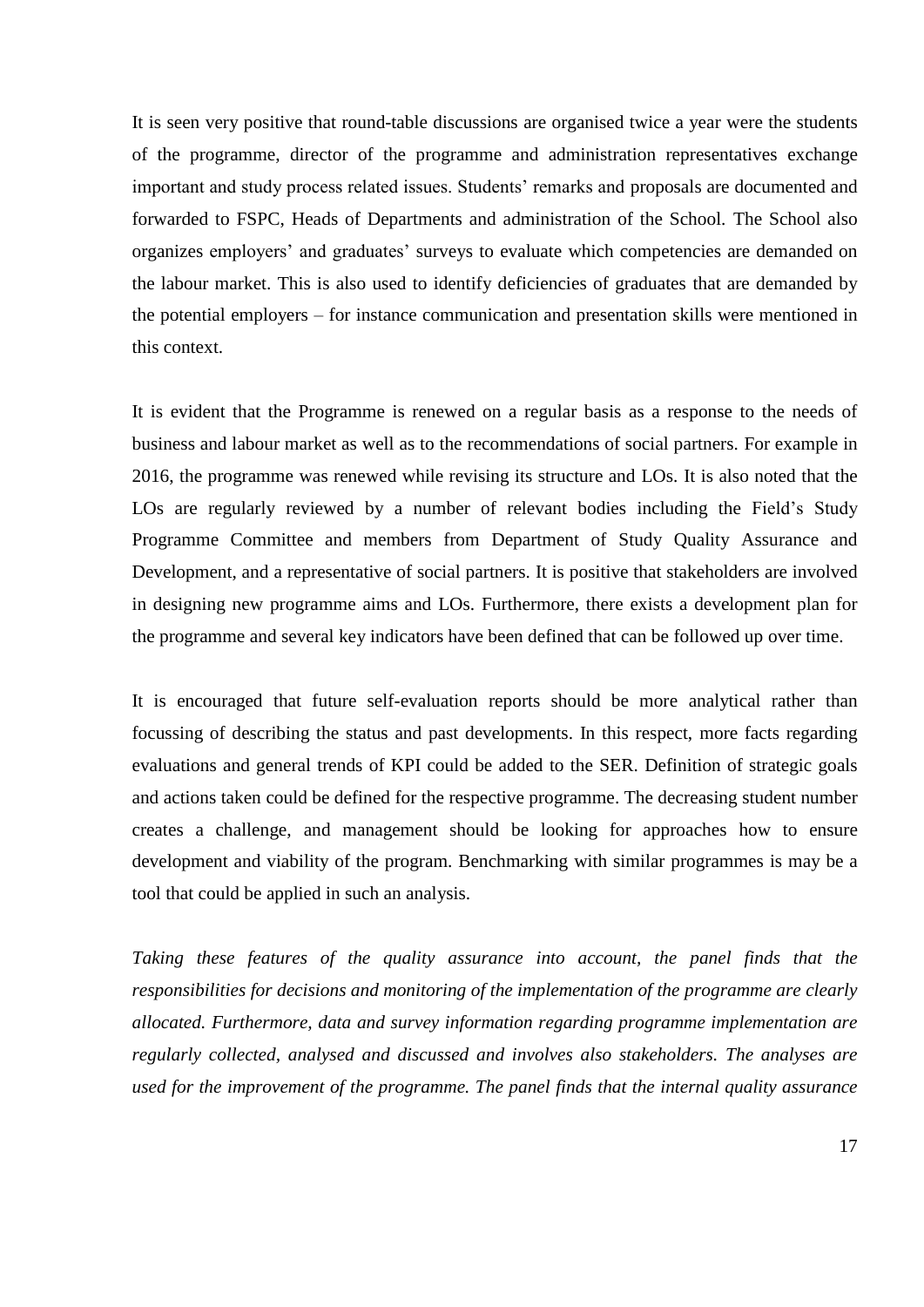*measures are effective and efficient and that the information about the study programme is public, relevant and easily accessible.*

# <span id="page-17-0"></span>**2.7. Examples of excellence \***

Highly motivated and qualified faculty of the School of Economics and Management at KTU and its committed social partners are strong elements of the program.

Provision of Bloomberg Finance and Markets Research Laboratory for students and staff is a big plus for Economics, Business and Finance education at KTU.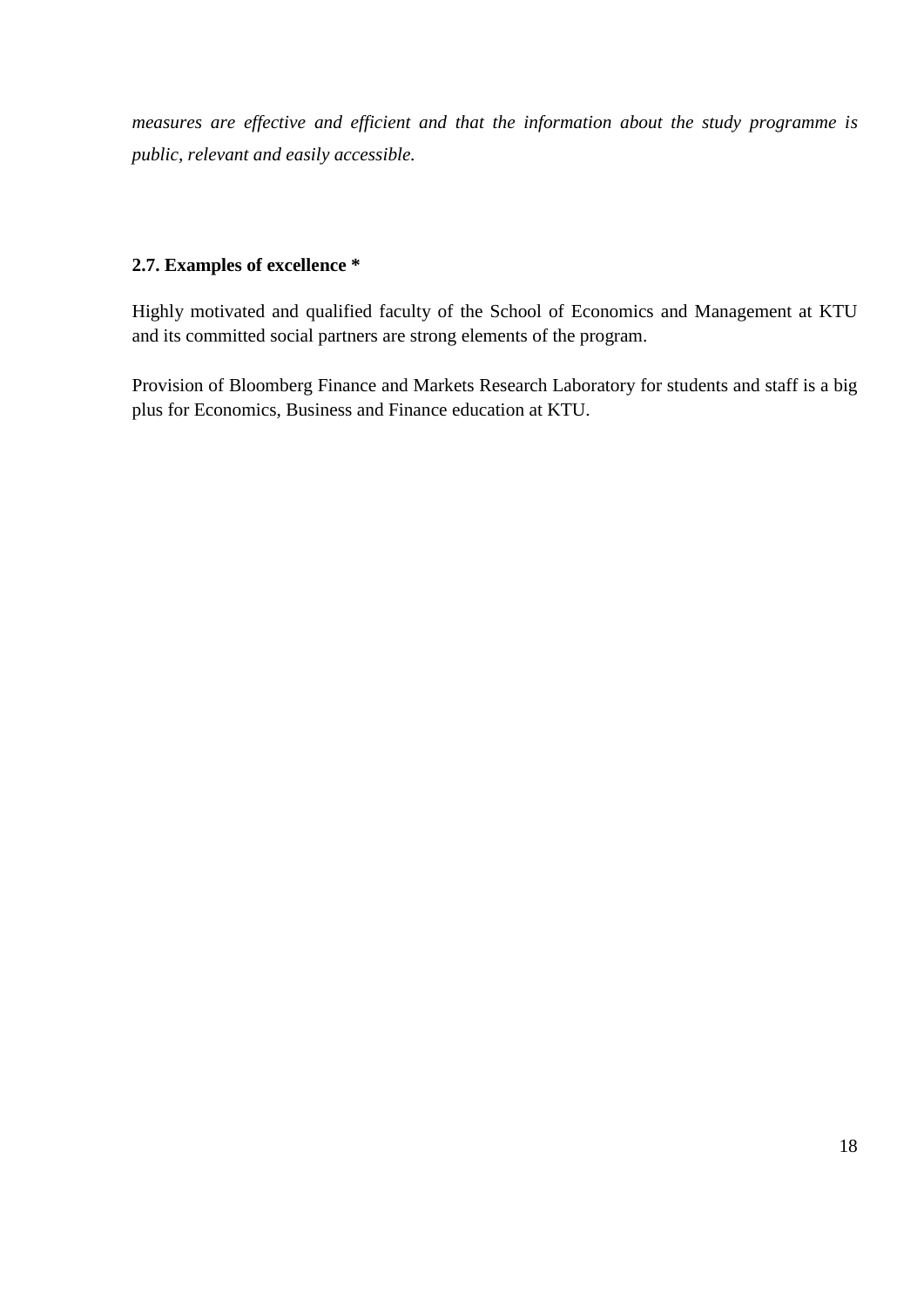## <span id="page-18-0"></span>**III. RECOMMENDATIONS**

1

- 1. Current formulation of programme aim should be revised to make it clearer and more related to study field descriptor.<sup>1</sup>
- 2. The course syllabi should indicate the field of study, e.g., Economics, Management/Business Administration, or Statistics/Econometrics where applicable.
- 3. More courses could be provided in English.
- 4. A unique profile should be developed for the master programme in Economics to attract more students. Emphasis on international content and an international culture in the learning outcomes might create opportunity in this respect.
- 5. New courses should be included in the curriculum in order to strengthen analytical competences further and to expand knowledge regarding analysis of economic data using state-of-the art methods of *Econometrics*.
- 6. Course title translation into English should be reviewed in order to be in accordance with international Economics subject title conventions.
- 7. Topics for final degree projects should more carefully selected to better reflect the focus on Economics. Students should be encouraged to use Econometric methods for their degree projects.
- 8. Including subjects of data science and business analytics as elective parts in the programme might be worthwhile to consider.

<sup>&</sup>lt;sup>1</sup> The aim of the second-cycle programme of Economics at KTU is to educate highly qualified economists that *are able to apply the knowledge of recent economic research and to use analysis methods to evaluate the outcomes of economic policy critically at national and international levels, and to model and forecast the impact of economic decisions in interdisciplinary contexts and to conduct economic research grounded in scientific reasoning, following the requirements for sustainable development and ethics.*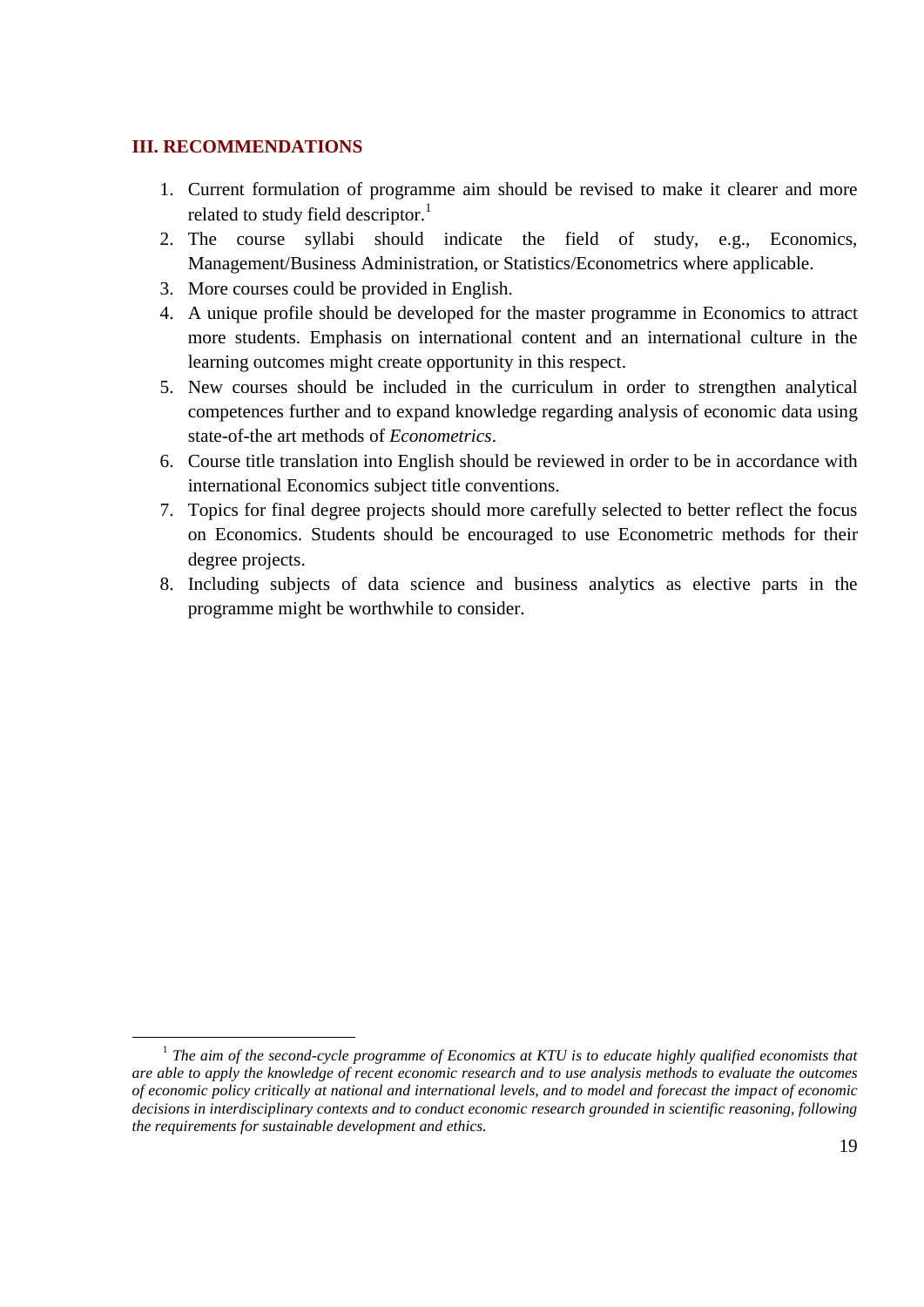# <span id="page-19-0"></span>**IV. SUMMARY**

Main positive and negative quality aspects of each programme evaluation area are:

## **Positive aspects**:

- The scope of the programme is sufficient to achieve the LOs. Subjects of study are taught in a consistent manner and they are not repeated.
- The qualifications of the teaching staff are adequate to ensure LOs.
- There is a link between course contents and recent research.
- The need to pay more attention to balance academic and research workload was emphasized during the site visit.
- There are excellent relations with social partners.
- The employers were highly satisfied with graduates' competencies and assured that the level of understanding, skills and attitude are on the very good level.

## **Areas for improvement**:

- More emphasis on progression in the study field.
- More analytical contents such as *Econometrics*, and more contents related to *Microeconomics*.
- Some titles of the study courses could be adjusted to international practice.
- There are too many LOs for some courses, and too many LOs for the entire programme.
- Description of evaluation criteria towards the level of LOs achievement should be developed in course plans.